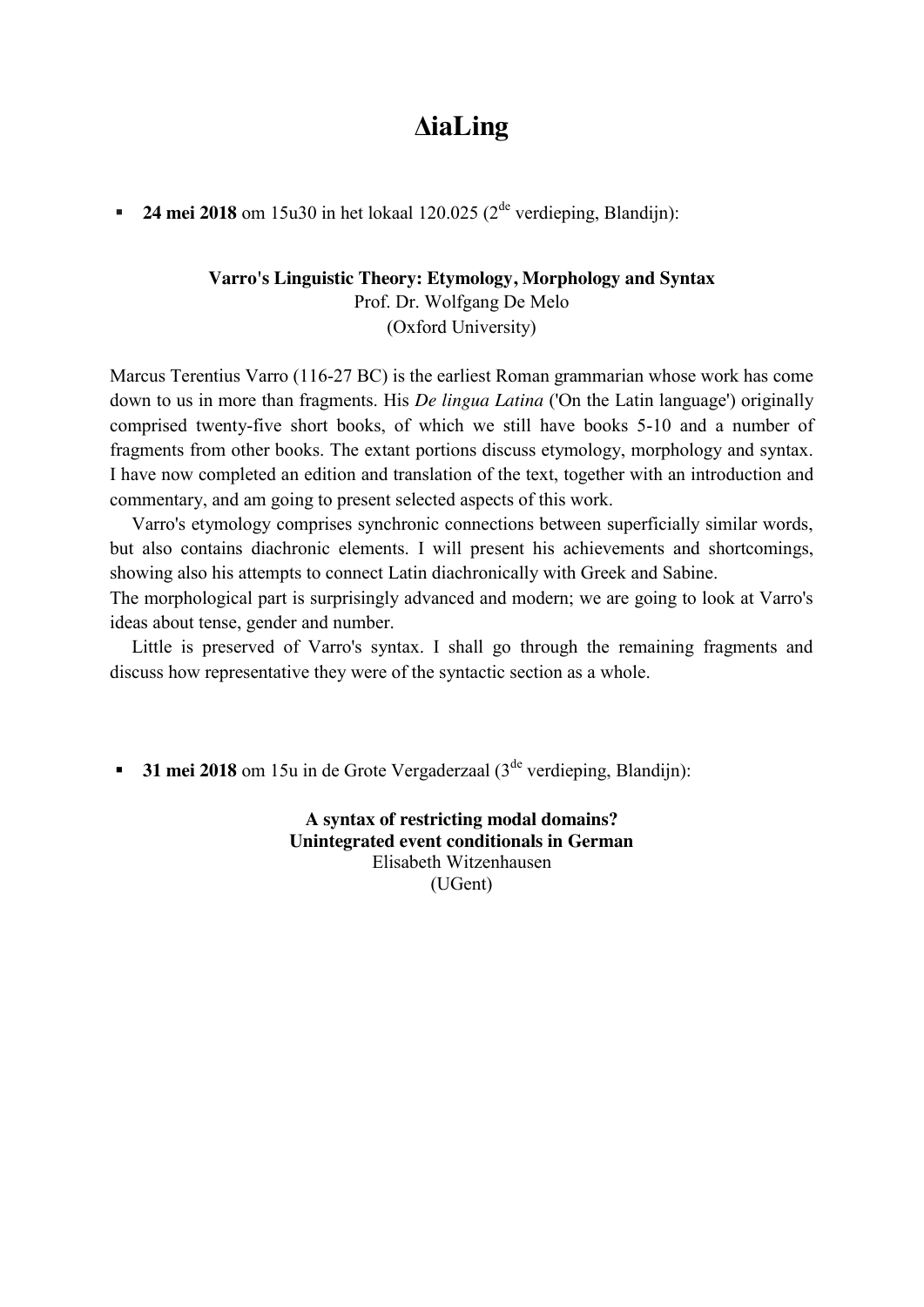## **A syntax of restricting modal domains? Unintegrated event conditionals in German**

## **Elisabeth Witzenhausen, Ghent University (elisabeth.witzenhausen@ugent.be)**

The presentation discusses the question how a syntactic link between a conditional and the modal domain of the main clause/associated clause is established. In the literature (Haegeman 2003 and following), there seems to be an answer already: The attachment site of the conditional determines its semantics. Haegeman (2003) distinguishes three different types of conditional clauses: (a) event conditionals, which adjoin inside IP (b) premise conditionals, which attach outside the associated clauses. A third type, (c) relevance conditionals, do not affect the Force projection of their associated clauses (Haegeman 2002, Frey 2012). Event conditionals should therefore show characteristics of clausal integration, they should be Central Adverbial Clauses (CACs), while premise and relevance conditionals should be Peripheral and Unintegrated Adverbial Clauses (PACs and NACs), respectively (Haegeman 2003: 326). While Haegeman (2010 and following) investigates differences in their internal syntax, Frey (2012) argues that the external syntax of PACs and CACs has important consequences for embedding. Integrated clauses such as CACs allow for binding of a quantified DP into the integrated clause, they allow for correlates and appear in the scope of matrix clause negation (Frey 2012: 407).

Semantically, *if*-clauses are understood as devices for restricting the domains of various operators (Kratzer 1986). Analyzing conditionals as correlative or free relative adjuncts, the conditional adjuncts restrict the operator by binding a variable in the modal complex of the main clause via lambda abstraction (Rawlins 2013). The question now arises whether the binding of a variable in the matrix clause is a purely semantic operation or whether there has to be a syntactic configuration between the world variable in the matrix clause and the conditional. The question whether a syntactic link between the modal domain of the matrix clause and the conditional is desirable and necessary at all sets the scope for the presentation. It seems intuitive to understand the adjunction of central event conditionals within IP as adjunction to a Mood Projection (Cinque 1999) lower than T. In fact, Haegeman and Endo (forthcoming) propose that the attachment site of CACs in the matrix clause should be Mood<sub>Irr</sub>. While the exact Mood Projection where the conditional attaches may be debatable, this suggests a structure as in (1)



The conditional clause merges in SpecMood<sub>Irr</sub> and directly c-commands the world variable of the matrix clause (W), which is in the head position of MoodP. Therefore, in CACs, the restriction of the matrix modal domain is established via Spec-Head agreement. This account seems to be quite explanatory, were it not for event conditionals that appear to be attached higher in the matrix clause, such as German V1 conditionals (2).

(2) Gehst du auf Arbeit, bin ich allein zu Hause. Go you to work am I alone at home "If you go to work, I am alone at home"

Semantically, those clauses are event conditionals, but they do not meet the diagnostic criteria for syntactic embedding (Axel & Wöllstein 2009: 2). The question is then how the semantic